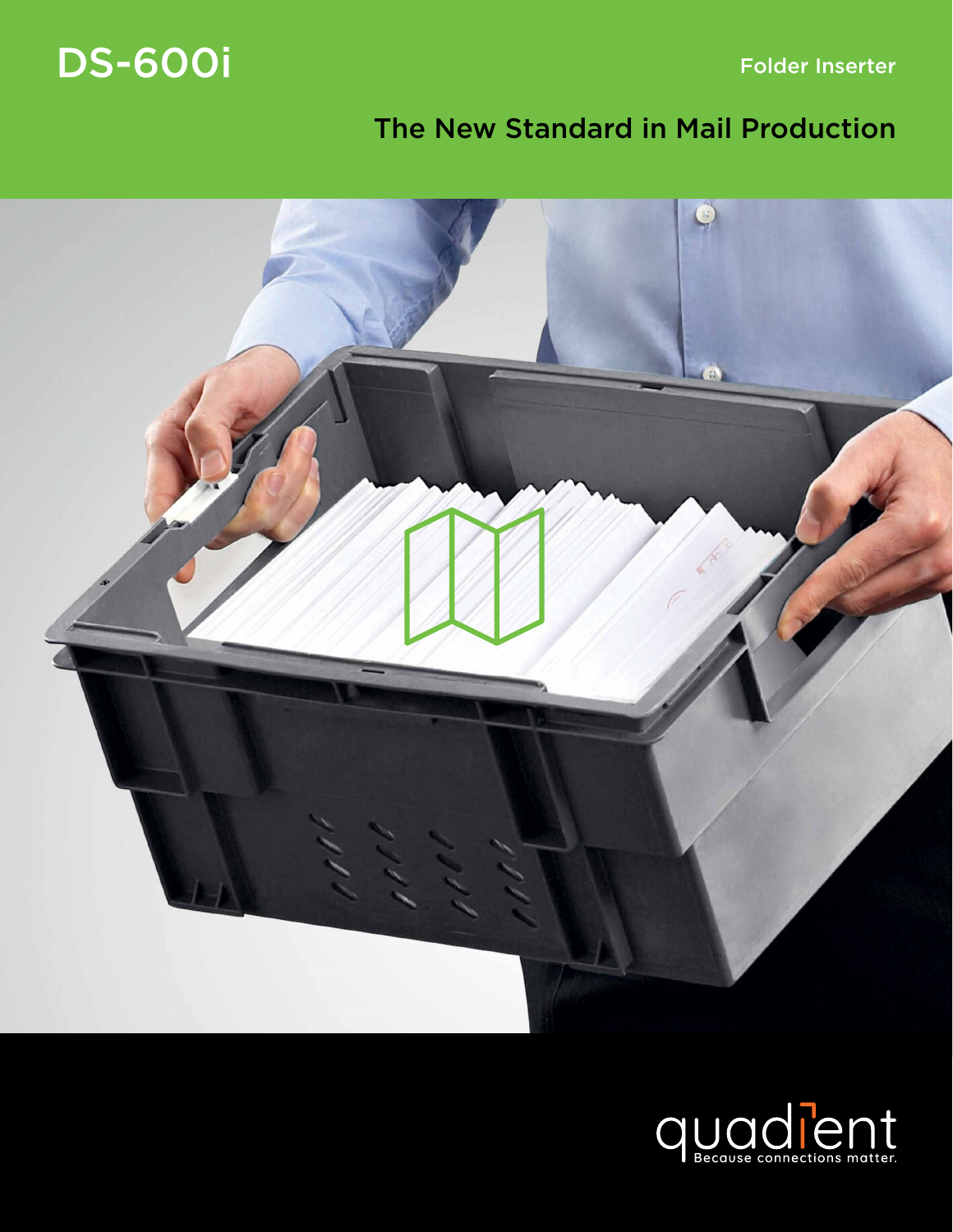# The New Standard in Mail Production

### The highly productive folding inserting system processes an unprecedented variety of mail.

The DS-600i meets the workflow demands of almost every application – from direct marketing to highly sensitive mailings, including medical billing and patient information, to payroll and personal financial statements. Quadient's inline personalization module provides security and the ability to meet privacy compliance requirements. For marketers, it provides unprecedented opportunities to customize mailings. And the DS-600i also has the ability to process flats efficiently and effectively.

### Intelligent Productivity from Start to Finish



The DS-600i's large color graphic interface reaches new heights in user friendliness and workflow programming. Once a job has been programmed, running it is a simple matter of loading your materials, selecting the job and pressing start. Even changing over to a completely different job takes only minutes.

The DS-600i streamlines productivity every step of the way, from efficient paper loading to predictive intelligence that estimates when your job will be completed.

#### Automate Your Document Processing

Quadient's Output Management Software (OMS) simplifies, automates and enhances your document creation process.

|                                                                                                                                                                                              |                                                                                                                       | Configuration   (d) / O =   (t) =                                                                                                                                                                                                                                                                                                                                                             |
|----------------------------------------------------------------------------------------------------------------------------------------------------------------------------------------------|-----------------------------------------------------------------------------------------------------------------------|-----------------------------------------------------------------------------------------------------------------------------------------------------------------------------------------------------------------------------------------------------------------------------------------------------------------------------------------------------------------------------------------------|
| 1. J. Martin Technology, 1. 3. Frida School,<br>A book<br>Englanged<br><b>Page</b><br>Zaon                                                                                                   | <b>LA believes</b><br>3. K. Print Building                                                                            | A manner Corect<br><b>C.C. Carrier Market</b><br><b>Links</b>                                                                                                                                                                                                                                                                                                                                 |
| $25 - 101$ and $-10$<br>1.7978.7<br>179 8<br>$\sim$                                                                                                                                          |                                                                                                                       | Print<br>Primar                                                                                                                                                                                                                                                                                                                                                                               |
| <b>Bellowy but</b><br><b>Marketing</b><br>159 Printing Avenue<br>Sensyvine 000M<br><b>United States of Assessment</b><br>total.<br>Lis D. Fais<br><b>JAA7 Dull Avenue</b><br>WinnessLYT056NL | <b><i>Deliverights</i></b><br>Dathee<br><b>MACICE</b><br>18.51.0010<br>Date:<br>Post<br>1.06.2<br>Customer No. 498505 | <b>Sales File Antique</b><br>1970 (SCIT) of Cabi Laurus Midled PA 76A Energy<br><b>Reacting state source</b><br>Advertising Select<br>- Albanya Pape Source Ophios<br><b>Print Range</b><br>Detro bu prehierze.<br>In his premium for Museumanity. 12 presents<br>11 Only and band.<br><b>Print Additional Shaers</b><br>W. Banker Harry All St. Wall<br>A barner short for each print paice. |
| Lörten Urkum dolor all analt, consociation adquising elk                                                                                                                                     |                                                                                                                       |                                                                                                                                                                                                                                                                                                                                                                                               |
| <b>Date Mrs. Date</b>                                                                                                                                                                        |                                                                                                                       |                                                                                                                                                                                                                                                                                                                                                                                               |
| Pee Preduct                                                                                                                                                                                  | Plant                                                                                                                 | <b>Visit</b>                                                                                                                                                                                                                                                                                                                                                                                  |
| ٠<br><b>Postat</b> 1<br>- Duis consentation du el moiete<br>- Assess Meridian Alex at ad-                                                                                                    | 49.75                                                                                                                 |                                                                                                                                                                                                                                                                                                                                                                                               |

- Automatically add a barcode to realize the optimal value of your folder inserter
- Select inserts from multiple trays
- Guarantee your mail's integrity with secure control marks
- Split the print file based on your criteria

#### Content Control and System Integrity You Can Rely On

The DS-600i's exclusive CIS scanning device can read any type of code, including OMR 1 and 2 track, 1D and 2D Datamatrix codes. With this technology, the code can be printed anywhere on the document.

The DS-600i IMOS operating system delivers full mailpiece integrity. Each feeder calibrates the first document fed and checks each subsequent document to ensure there are no double feeds.

The system records each document at input and then every movement through the system until the completed mailpiece is delivered to the conveyor.

For applications requiring the highest level of security, Quadient's Automated Insertion Management System (AIMS) electronically matches each mailpiece to the project's mailing data file, ensuring complete closed-loop verification.

#### Endless Possibilities



Optional document scanning and feeders can be licensed to read OMR, BCR or 2D codes that can be used for either matching personalized inserts with the primary document from the tower folder, or

selectively feeding generic inserts based on the primary document's codes.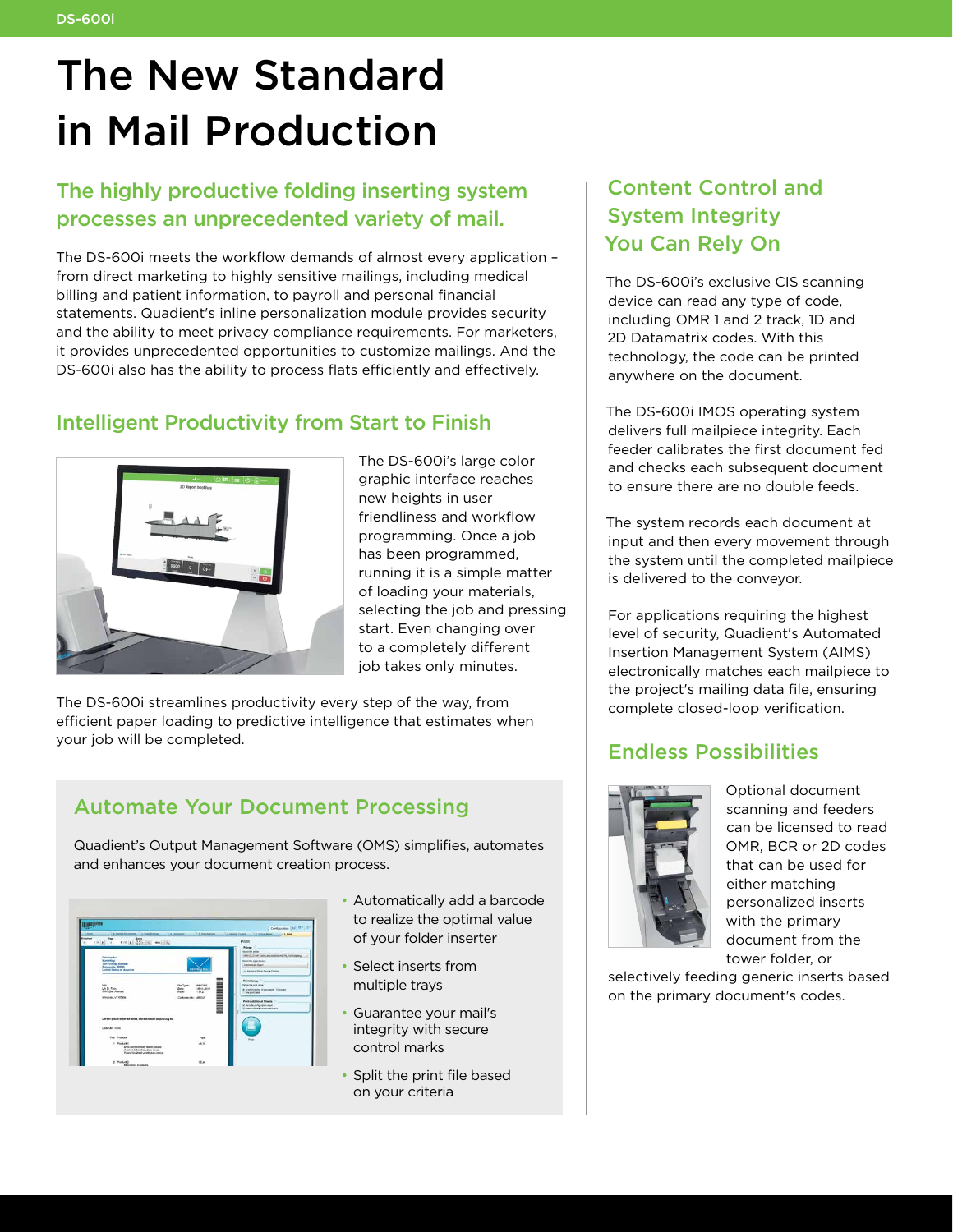

#### Inline Dynamic Envelope Printing (DEP) enhances customer information and security.



The DS-600i fully integrated direct impression envelope printing solution allows you to personalize envelopes as part of the mail assembly process. This eliminates the need for window envelopes and ensures the privacy of important customer information.

When printing in matched mode, each document is recorded by the folder inserter at input. Once the documents have been folded and inserted, the secure system prints the matched name and address on the closed-face envelope.

This process ensures integrity and security, allowing sensitive information to remain confidential.